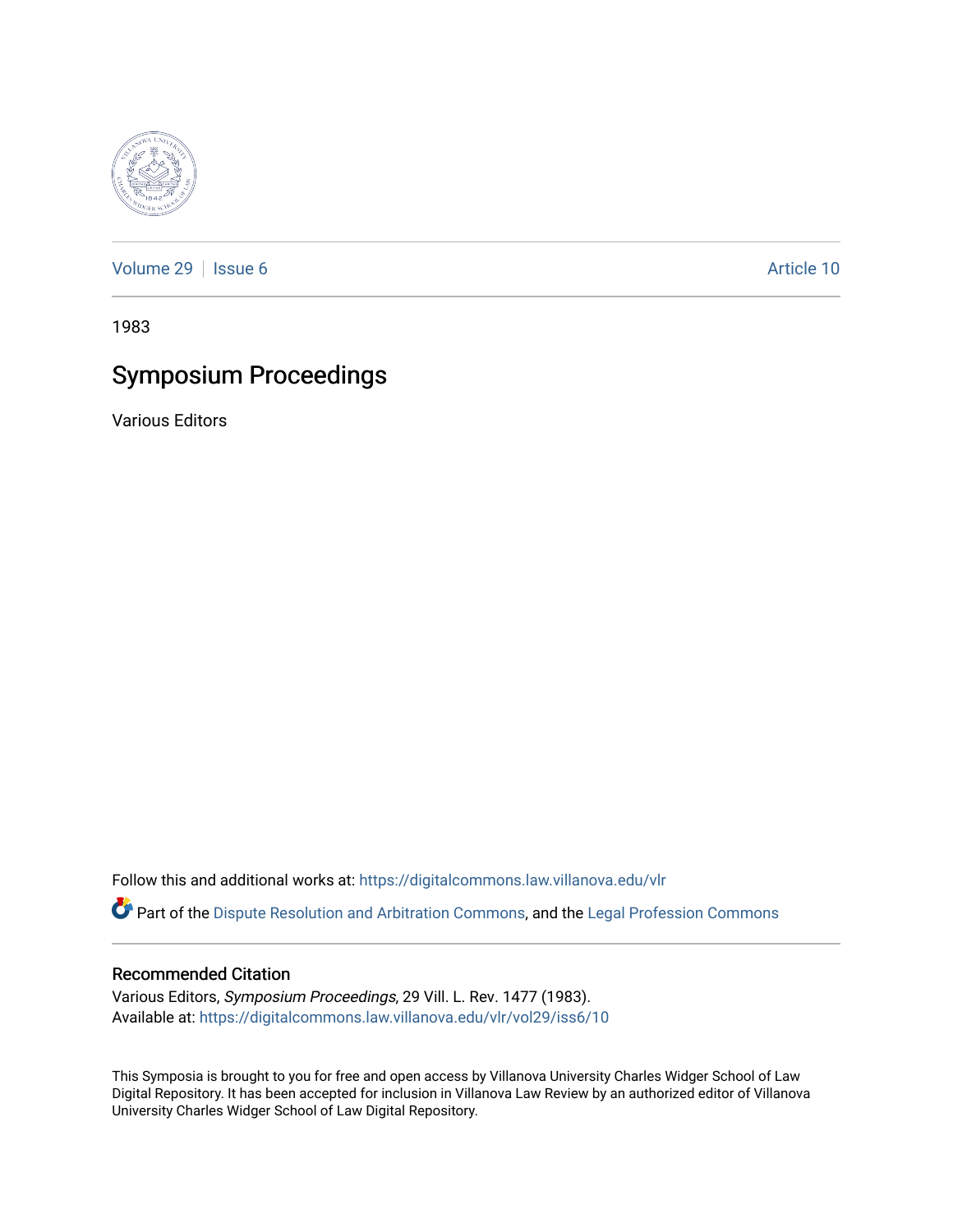## **SYMPOSIUM** PROCEEDINGS

**PROF. PERRITT:** It will take a little while for those of you sitting on this side of the podium to get the momentum to ask questions, so **I'll** ask one of my own. I would direct this initially to Professor Dunlop. It seemed to me that while Mr. Wahrhaftig was talking about community based dispute resolution, he was concerned with avoiding the risk of the property in a dispute being, in his words, "ripped off **by** professionals." I heard you, Professor Dunlop, from time to time, characterize the reluctance of labor, particularly labor management professionals in the industrial relations community, in part as a reluctance to have lawyers involved. It seems to me that there was also a fear that the dispute would somehow be ripped off **by** legal professionals who were not well skilled at helping to resolve the problem. So **I** would ask for your comments on this apparent fear of lawyers.

PROF. **DUNLOP:** Well I'm quite sympathetic with the notion that there are some kinds of disputes that can be handled in the community based framework while there are others that cannot. On your general question about the legal profession in the labor management business, **I** guess **I** have as general a view about that as **I** have on anything. **I** would put it this way: It is in my experience very much a matter of what kind of services the lawyer provides, or what kind of style the professional generally uses. It's not whether a person has a legal education or not; it is the question of whether he is trying to solve the problem rather than litigate it. Some of my best friends in the business are lawyers. One of them was one of the pioneers in this business. Although he was trained as a lawyer, he was clearly one of the country's leading mediators and arbitrators, and he very seldom practiced what he learned at Harvard Law School. So **I** think the solution might be to try to equip people who have a legal education with the skills and knowledge that will enable them, in a more practical environment, to talk to their clients about whether the clients are interested in problem solving or whether they're interested in litigation or continuing to litigate. **I** would like to make just one other comment about the labor relations thing in the United States. There was a period from about 1950 until very recently, when most of the labor relations in the major companies was conducted **by** people who had been trained as lawyers, and I think they tried to keep it that way. **I** do think in the last five or ten years we've seen a major move

(1477)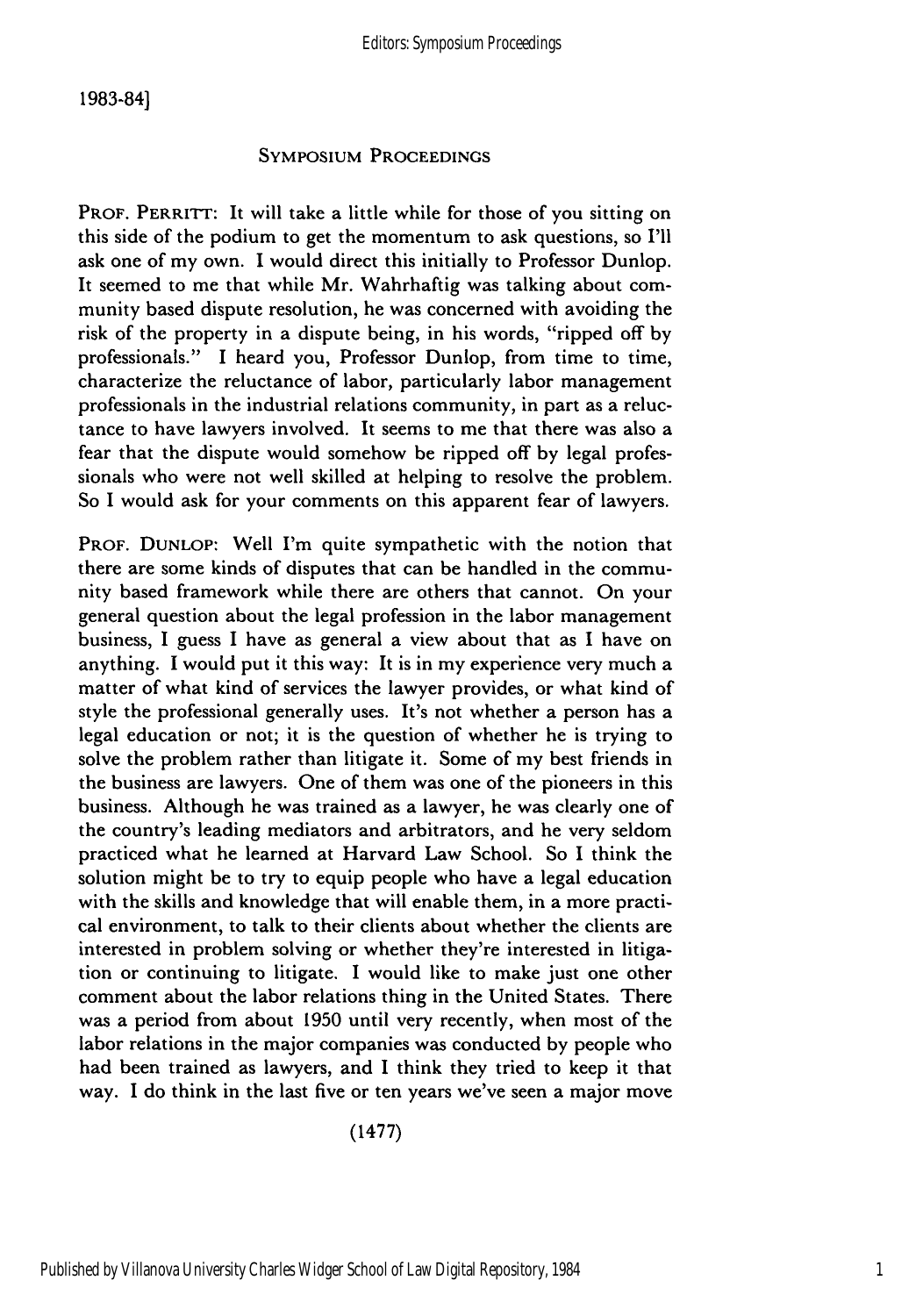#### VILLANOVA LAW REVIEW **1478** [Vol. **29: p. 1477**

away from that, towards people who had some knowledge in what is now called human resource management. On the whole, these are people with some knowledge of, and interest in, productivity and efficiency, who are not lawyers and who are much more attuned to the concerns of top management. One of the things that happened with labor relations lawyers in this country is that they wandered off on their own, forgetting that there are top bosses who are interested in making money. The fact is that the chief executive officers of our companies were not particularly interested in the kind of institutional business of fighting or making peace. It is only recently that a number of those departments have become more sensitive to the central concerns of the company. That's the way I see the evolution overall.

PROF. PERRITT: Mr. Wahrhaftig, do you have a comment on that question?

MR. WAHRHAFTIG: Well, not specifically, but I didn't want to imply that I wanted to set up citizen groups to handle all the disputes in the world, and I think the kinds of activities that the panel has talked about are super. I'm just concerned that we should leave room for nonprofessionals, and we should encourage nonprofessionals to develop their ability to resolve conflicts.

PROF. DUNLOP: May I ask a question? Is your interest in neighborhood dispute resolution just a reflection of your view that that's the best way to solve these kinds of disputes, or is this a part of the larger ideal, what could be called a "neighborhood movement"? For example, we have neighborhood health care in Boston and some say that it's the best way to deliver health care. There are now about thirtyeight health care centers in the metropolitan area. Instead of everybody coming to the emergency room of a major teaching hospital they go to one of those health care centers.

If you're talking about the political life of a community, are you saying that, notwithstanding the "neighborhood movement," these neighborhood city halls are the best way to settle disputes about tenants and street fights? For example, the problems of the cops in how many men should answer a priority three call: you know that is not a neighborhood issue right off, that's a city-wide cop utilization issue. **I** would like to know whether it is your view that neighborhood-based dispute resolution is the best way to handle problems in the neighborhood, or is it the best way to solve disputes generally, or is it just a part of your view that American metropolitan cities ought to be de-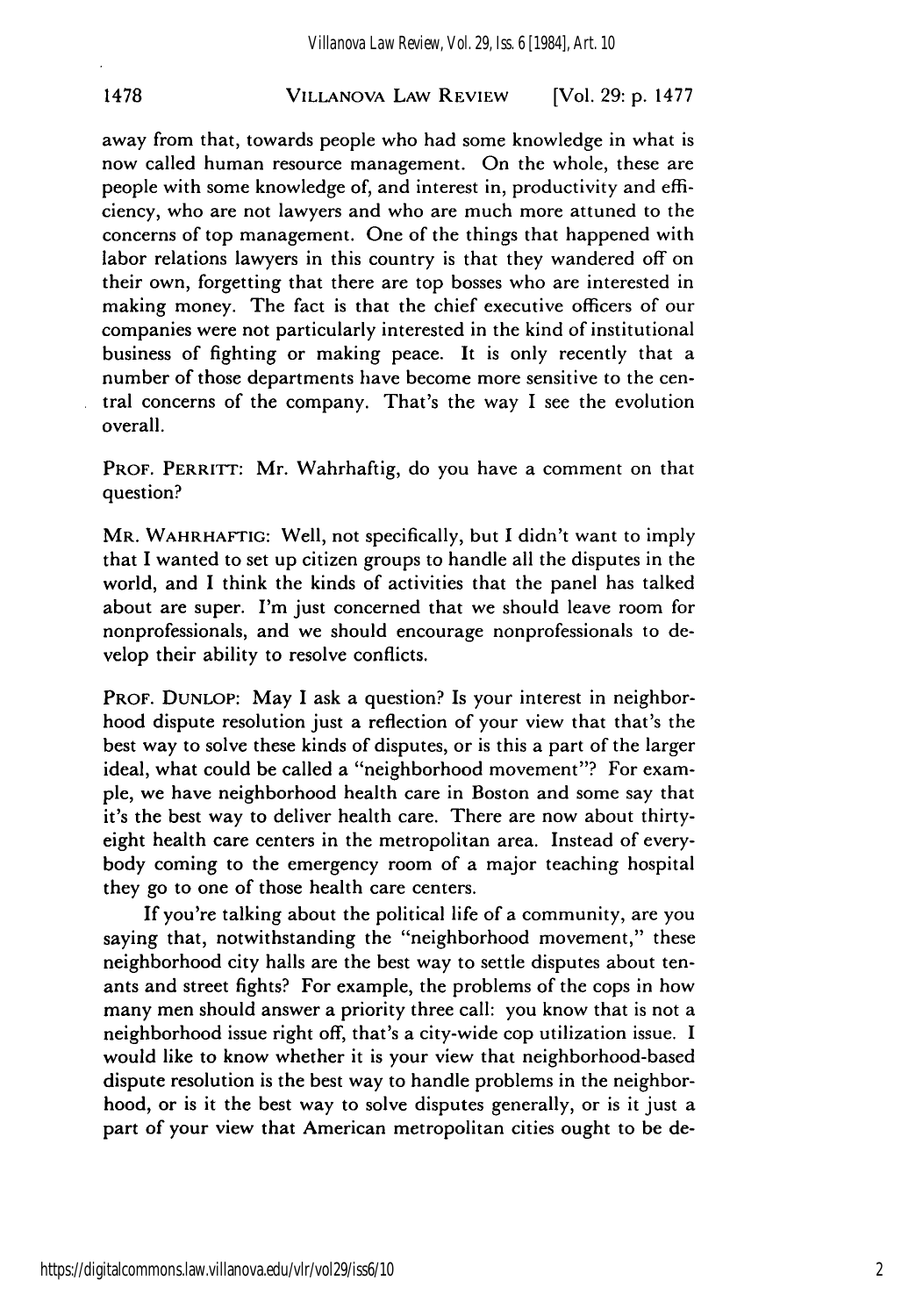# **SYMPOSIUM PROCEEDINGS 1983-84]** 1479

composed into their smaller "neighborhood" elements? That's what I'm trying to find out.

MR. WAHRHAFTIG: I think it's a little of both. In a lot of disputes, a person's first line of defense (or offense, depending on which way you look at it) is naturally going to be friends, neighbors, and folks that they know and can talk to. Drawing upon the ability of a close circle of people who feel comfortable solving conflicts is strengthening something that's very natural, and it's probably going to work better than taking it downtown. I think it's also part of the neighborhood revitalization movement. It could also be seen as the sort of internally generated thing that coincides with the overall political and economic conservation which goes on when services and government funding gets cut back. Sort of by default, neighborhood structures are a logical place to build those services where people can help each other help themselves.

PROF. **DUNLOP:** I just have one interesting footnote on that. In our previous discussion it seemed to me that two things were relevant to this point. First of all, I think that one interesting point was that the lawyers were converted from advocates, who have totally controlled the process over the past ten years, to counselors with the professionals. In one recent case, a health and safety officer in one of these big companies was doing the talking and conducting the discussions. This presented a sort of change of role with respect to professionals, and consequently all hell broke loose because the vice-president for labor relations was infuriated that these health officials were talking to a labor union. For Christ's sake-you can't do that. And it took a lot of working to get that settled down. I think it was very clear that the worst performance in the whole thing was when they tried the lawyer in negotiations process. It was a disaster.

PROF. PERRITT: Phil, do you have a comment?

MR. HARTER: Not appropos to this discussion, but I had a question for Judge Lambros.

PROF. PERRITT: By all means, ask it.

MR. HARTER: Judge, if I'm practicing law in the Northern District of Ohio, how do I invoke your program? Do I have it as a matter of right as a practicing lawyer, or is it something I have to get the other side to agree to by some sort of stipulation?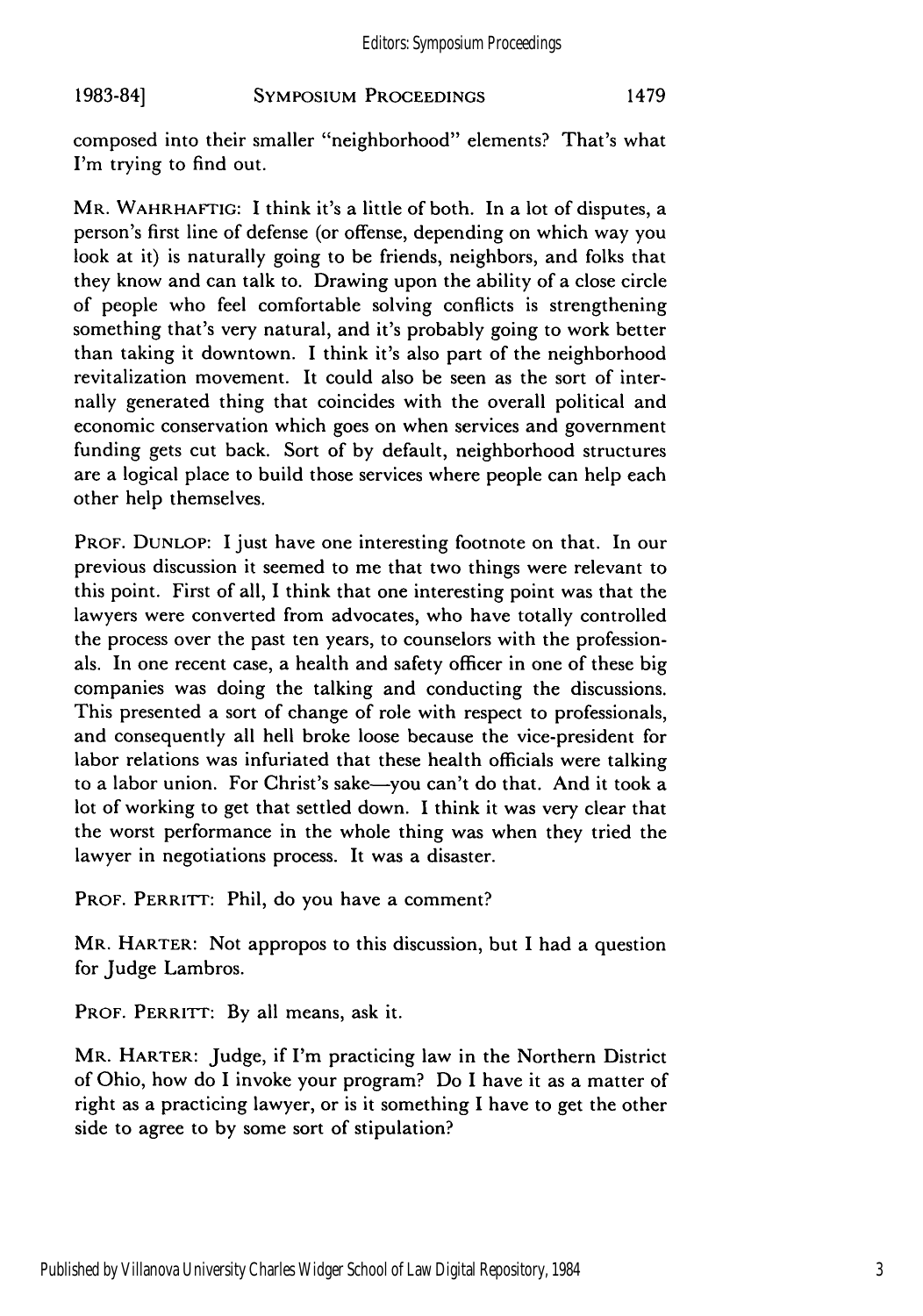# VILLANOVA **LAW** REVIEW 1480 [Vol. **29: p. 1477**

**JUDGE** LAMBROS: It's compulsory. However my rule doesn't use the word "compulsory." Some of my clerks think it's voluntary because they haven't spent enough time to see the massaging that goes on in advance of the question. During pretrial conference or even in some of the earlier preliminary pretrial conferences, the news is broken to them so that down the road, they won't confront a surprising result. Although I have great confidence that the case will be settled during the pretrial development, if it's not, I want them to familiarize themselves with my summary jury trial process. So at that time I mention S.J.T., or summary jury trial, and the courtroom deputy taking notes immediately gets up and lays in front of each lawyer my summary jury trial handbook. Some of them say, "oh yes, I've heard about this, tell me about it." The fact remains that when we get to that, they pretty well expect it and there's usually no resistance, unless there's really a good reason for not going. I've generally found, however, that the cases where there is resistance are often the best candidates for summary jury trials. So, at least in some sense, it is compulsory.

There is one thing about that question that bothers me at the moment. However, I think I've got time to cut it off at the pass. The judicial conference committee of the United States, the policy making body of the federal courts, is looking into the summary jury trial. All but one member of that committee is persuaded that it is a worthwhile alternative in the federal system. The only thing is that they're inclined to recommend that it be on a voluntary basis. That's bothering me because generally when people agree to an alternative, we never end up needing the alternative. Or in those cases where we do need the alternative, it doesn't make much difference because the case was going to be settled anyway. In those instances where there is no accord, I think it really has to be a compulsory thing. I think that's why the Philadelphia program is so successful. In fact, my procedure is compulsory. It couldn't be otherwise, but there are certain cases that don't automatically go into it. My staff doesn't automatically assign a case to summary jury trial. That determination is made as part of a selection process in the pretrial program, because there are certain cases that just don't lend themselves to the process.

MR. HARTER: So I would only be able to avail myself of the program if I was looking for it or if I had the good fortune to have a case get on your list?

**JUDGE** LAMBROS: That's correct. One of our pretrial local rules provides for a summary jury trial or any other alternative as the judge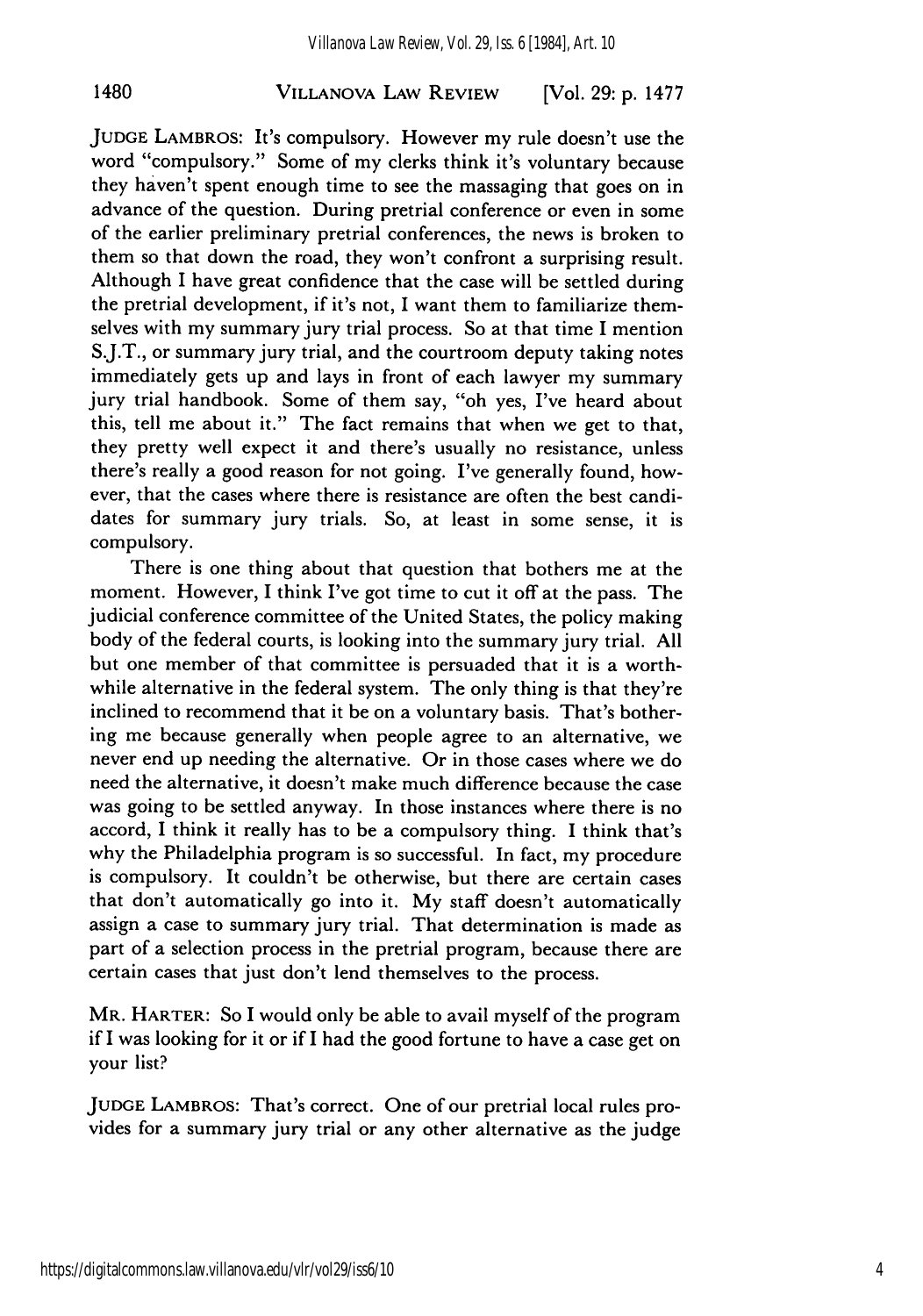# **SYMPOSIUM PROCEEDINGS 1983-84]** 1481

may choose. Even though the rest of my colleagues have gone along and adopted the rule, none of them have adopted the process themselves. I think it's just that they haven't tried it yet. They're not comfortable with it and some of them aren't as alternative oriented as I am. I'm inclined to think, however, that if you went to one of the judges there and requested the process, they would grant your request, because some of the judges have done it in similar circumstances.

PROF. PERRITT: In regard to the question on mandatory versus voluntary systems, the District of Columbia Bar considered a recommendation from Judge Mountry, who is now Chief Judge, that the District of Columbia Court of Appeals adopt a system modelled on the Philadelphia program. Because of the various concerns within the bar they elected not to do that, but rather to adopt a voluntary program. After about three years of operation, Mr. Nejelski, there have been, what, six cases of voluntary arbitration?

MR. **NEJELSKI:** About six cases. You're aware of the fact that in our federal court in the Eastern District of Pennsylvania, we have a system which is somewhat like Judge Doty's system. Instead of an arbitration center, however, we sit in a courtroom with three lawyers, and the jurisdictional amount is \$50,000. I sit down there with some regularity and we get some healthy cases. I believe that system was approved by the judiciary council for the Eastern District at least on a pilot basis.

PROF. PERRITT: Maybe it would be useful to pursue that point a bit because Paul Nejelski authored a law review article on the subject. Even quite apart from the article, he was very much a part of those pilot programs. One particular issue I would like Mr. Nejelski to comment on is the appeal rate in the three federal pilot programs. The rate in the Connecticut program, which has since been abandoned, was really quite a lot higher than the rate in the Philadelphia program and that of some of the other state court programs. Would you tell us something about the pretrial programs?

MR. **NEJELSKI:** There were three districts that started this program about five years ago. The one in Connecticut has since stopped for reasons which I think are peculiar to Connecticut. But there has also been this very successful program here in the Eastern District of Pennsylvania, and a program in the Northern District of California. In San Francisco, they have a \$100,000 jurisdiction limit. They've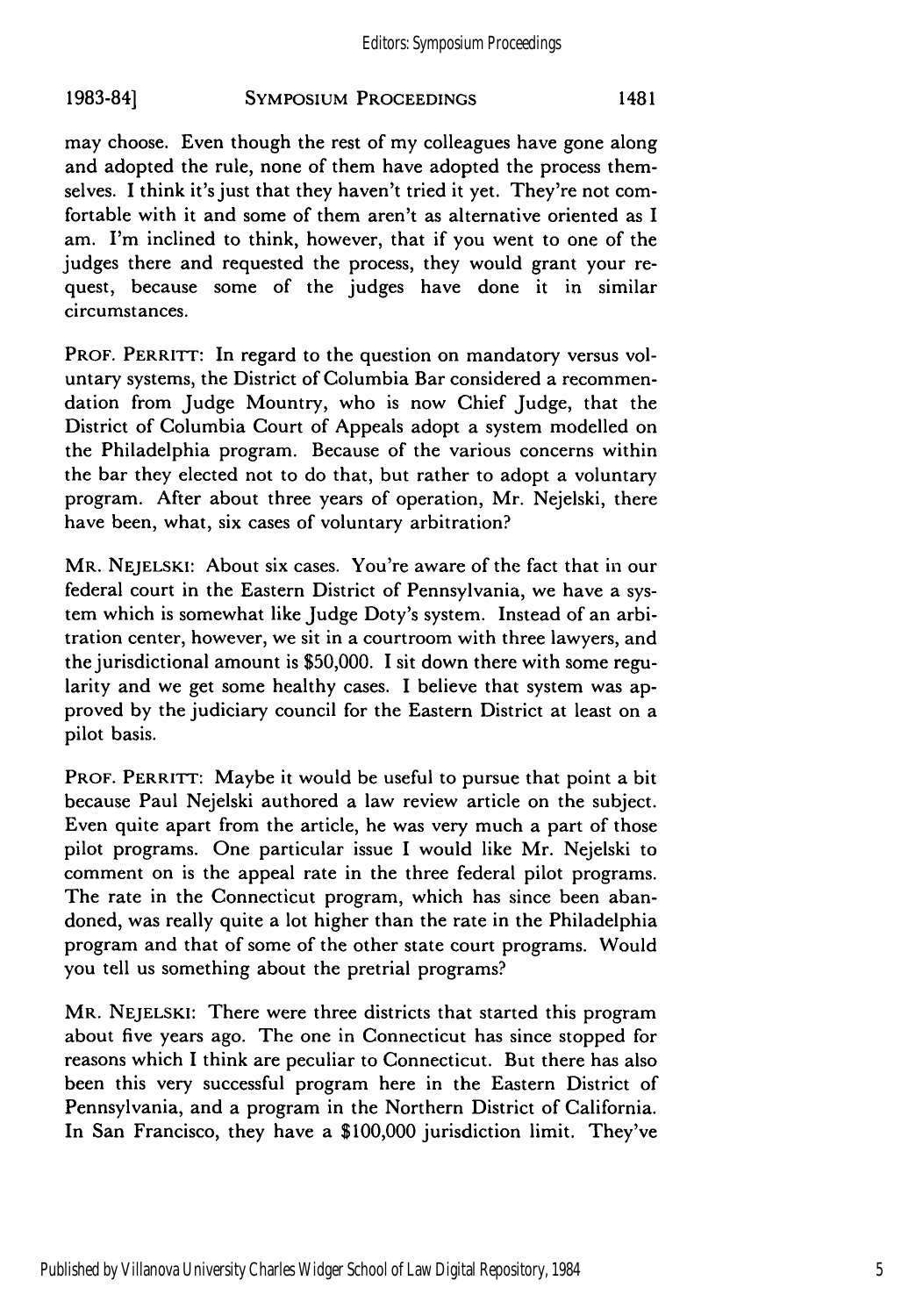# VILLANOVA LAW REVIEW 1482 [Vol. **29: p. 1477**

taken some sizable cases and the appeal rate is fairly high, a little higher than you see in the Philadelphia county court, but you see some of the same phenomena that Judge Doty mentioned. A lot of people will take an appeal to protect their rights, and then not actually go to trial. Although I haven't looked at the figures for a little while I think the rates are comparable to those in the Philadelphia program, certainly not more than ten percent. It's interesting to note that there are about five or six districts that have voluntary arbitration programs and the experience is the same as I noted in the D.C. Superior Court-almost no cases at all. Part of what I was trying to talk about in my initial remark is that unless you have some compulsion in many of these programs, they are not going to be successful. Either the people don't know about them or they're too reluctant to get involved.

PROF. PERRITT: Any other comments? Does anyone in the audience have a question for the panel?

AUDIENCE: I have a question. I belong to a family mediation association which has more mental health professionals than lawyers, and I'd say eighty percent are women. I was just wondering if the American Association of Family Conciliation Courts have met with truly multidisciplinary groups. I also have friends in the human resource area that are hiring consultants in corporations so that they can resolve conflicts there, and I know that they want to avoid lawyers as much as possible as well. I wonder what observations members of the panel had with reference to the challenge to the legal profession posed by those consultants in negotiations and mediators that are nonlawyers?

PROF. PERRITT: Anyone want to take the first shot at that?

MR. KRAUT: I have not seen any effect, nor do I expect to see one. I was at that conference in Williamsburg, if that's the one you're talking about. The problem has been, is, and will continue to be that as soon as litigants go to an attorney, the case goes out of the nonadversarial field. I'm noticing the phenomenon in which I am getting cases that attorneys refer to me not as a mediator, but as an arbitrator. In this way, the attorneys and the litigants can present their case privately, very quickly and resolve the dispute. That's taking place more and more. Where there are attorneys that want to move their cases along, and they realize there's a backlog in the courts, they will get their clients to agree to binding arbitration.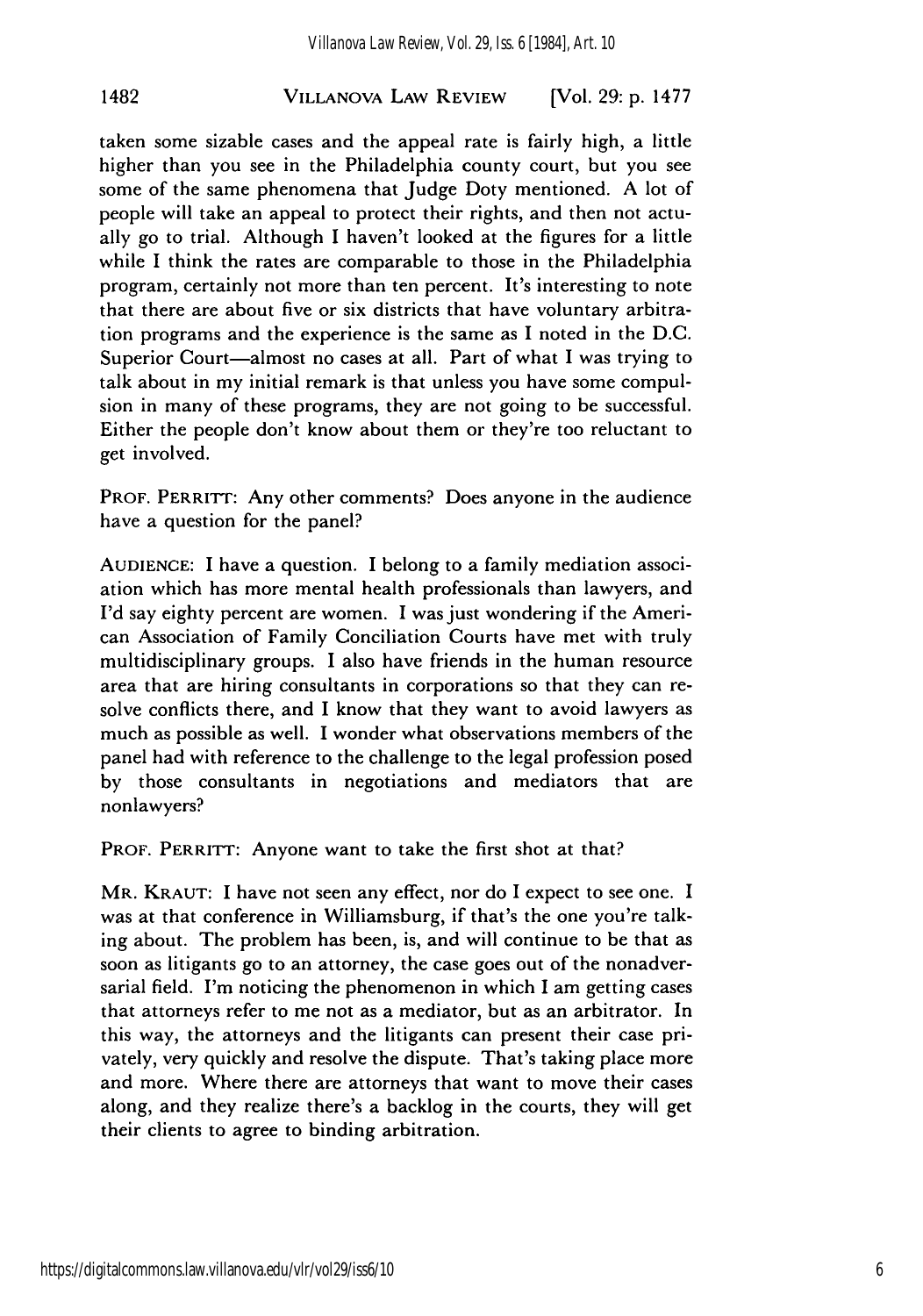# **SYMPOSIUM** PROCEEDINGS **1983-84]** 1483

I was thinking about this during the discussion of the use of nonprofessionals in neighborhood dispute resolution centers. I think it's important to note that there are certain areas where nonattorneys cannot function in mediation. For example, in divorce mediation, I think that equitable distribution in property settlements is one area where nonlawyers will be unable to function. These are very sophisticated areas, areas that I think are going to be ripe for malpractice. I think that mediators and dispute resolution people are going to have to be very leery of these potential malpractice areas.

There are certain areas, I think, in the domestic relations field, where nonattorneys can be quite helpful. In the mental health area, especially in cases dealing with custody, I think that some people need a finale; they need someone to sit there up on a bench and tell them this is how it's going to be. Certain people need that. Others need therapy and they need time to be stroked and to go through the process. I think nonattorneys can be very helpful in that area because they've been trained in how to deal with these problems. If you take cases of spouse abuse, Pennsylvania has the Protection from Spouse Abuse Act. The main use for the Act is to remove the party from the domicile. A lot of times these cases are resolved before going to trial, and it's because attorneys have been forced to sit there and discuss the issues. But many times, nonattorneys in the mental health fields can be very helpful in dealing with the problems that cause spouse abuse. In areas such as support, I see much more emotion than I do in custody. I think it is because people are more pressed to give up dollars that they can see than they are when they're dealing with their children. I'm not sure that nonattorneys are going to be helpful here. They could be if they can break through and deal with the emotional part of it. They can be helpful because most people are unable to deal with the emotional part. There are pros and cons to both ways. My own personal belief is that attorneys are necessary when dealing with lots of areas, but there are areas where nonattorneys can be helpful.

MR. WAHRHAFTIG: I'd like to respond to that, too.

PROF. PERRITT: I thought you might.

MR. WAHRHAFTIG: My other hat is a family mediator. In some ways, it's one of the prime illustrations of the professionalization of the field. Family mediators and divorce mediators were some of the first places that nonlawyers were used as mediators. That practice has gone through a number of attacks by the legal profession. How-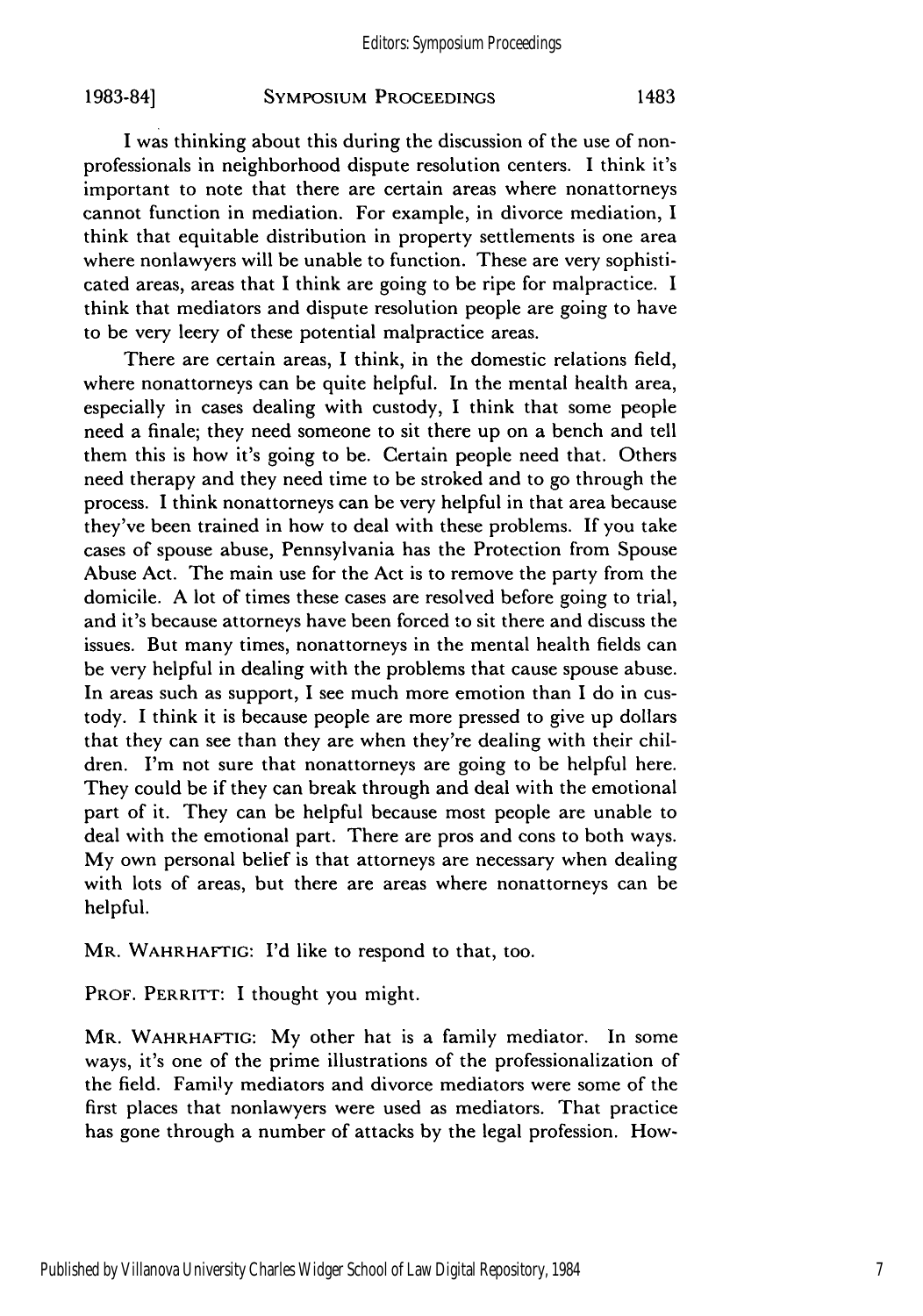# VILLANOVA LAW REVIEW 1484 [Vol. **29: p. 1477**

ever, that's cooled down pretty well as it's become established. Nevertheless, the fact that this is an area where big dollars are involved makes it a natural area for attack for some lawyers. This area's much more attractive than public housing problems dealing with trash cans.

One of the responses by the family mediator associations is to look at themselves in an attempt to ask: "How can we become professionals really fast?" I know our local counsel has been trying to set up standards and we're seeing that, maybe, to be a family mediator you ought to have a law degree or a B.A. in behavioral sciences to start with and then build on top of that. When I hear that, I sit and scratch my head. It seems to me there are three major subject areas that you have to have to be able to understand in order to be a divorce mediator. You have to know how to mediate, that's fundamental; you have to have some knowledge of the law; and you have to have some knowledge of the emotional aspects of these sort of problems. You don't have to be a lawyer, because you end up using lawyers as referral people, and because experts in the legalities do the final critiquing of the property settlements. You don't have to be a therapist because you can refer them out to therapists if problems get out of control; but you have to have a smattering of all three of those things. I wonder to myself why an LL.B. or a J.D. or an M.A. in psychclogy is more important than a degree in mixology or cosmetology, and those are probably the two degrees that I would look at to find a natural mediator. In conclusion, it really bothers me that there's this need to become professional very fast and to close that area in.

PROF. PERRITT: Paul, if I can, when you were talking about sending it out to professionals, to attorneys, once there's been a resolution, has it been your experience that once the matter has gone through a mediation and then been sent out to a professional, the final product either ends up being litigated or ends up not in the same vein? And, if so, is it because the attorneys that have been involved at some point must justify their skills by acting in some role other than being that of a scribe?

MR. WAHRHAFTIG: Our practice in the area south of Pittsburgh is so small and new that those sort of things haven't been much of a problem. The national literature doesn't seem to indicate that many agreements break down. Generally, folks know what they're after, and they use the lawyer to fine tune and raise issues we haven't thought of. I haven't seen it fall apart yet, maybe you have.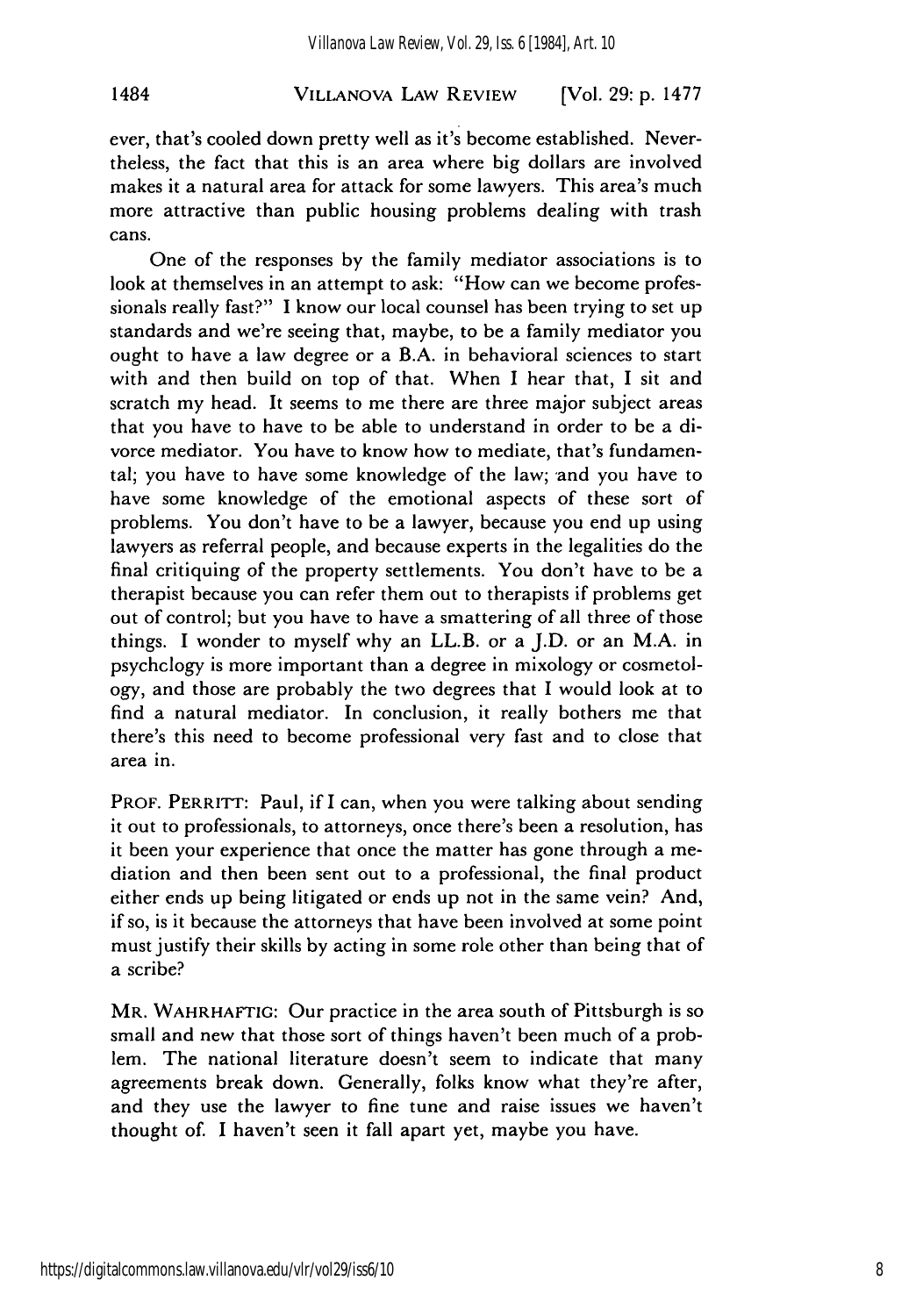#### **SYMPOSIUM PROCEEDINGS 1983-841** 1485

PROF. PERRITT: Let me ask you one other quick question. In most cases, do the litigants have the resources to refer out to the psychologist, to the attorney, and to other professionals?

MR. WAHRHAFTIG: Yes, the statistical profile of people who go into divorce mediation at the moment is disproportionately affluent.

PROF. PERRITT: Judge Lambros, did you have a comment?

**JUDGE** LAMBROS: Yes, I just don't think we should engage in a discussion of this in the sense of professional/nonprofessional or lawyer/nonlawyer. I don't think it's as simple as saying, well yes, we can train nonlawyers with respect to solving a domestic relation problem. A lot of lawyers are not good at that. They're good at resolving legal problems, but a lawyer may or may not be good at getting to the heart of the problem of a reconciliation viewpoint. It seems to be that we've got to start thinking about mediation and problem solving, and not just about whether one is or is not qualified.

I think we've got to start viewing this in terms of an institutionalized type of structure. First, whenever we deal with a dispute, we've got to have trained people who are able to identify a particular problem and we've got to be ready then to assign the people to deal with the specific aspects of it. I don't think one can oversimplify it by saying, "Let's now license a bunch of mediators." We can't assume that once we've licensed and trained them in the skills of negotation, that they'll be competent to go out there and start mediating problems. I think it's too complicated for that and it's going to take a lot of study of the type that Professor Perritt and his colleagues are pursuing.

**AUDIENCE:** I have a question directed towards Mr. Harter and tangentially to Professor Dunlop, who may also want to comment. Mr. Harter, you spoke about certain negotiations in which the parties came from about fifteen miles apart down to four inches. It sounds as though the endplay that Professor Dunlop was talking about is exactly where the negotiations broke down. Based on the breakdown during the endplay, first, would you say the use of regulatory negotiations was successful, despite the fact the forms didn't work? And second, you said the use of regulatory negotiations is cost-efficient, but since the issue is now going to go back to OSHA and they're going to have to come up with a regulation in just the same way they would have had to before, is the use of such negotiations truly cost-efficient? Any comments in light of executive orders concerning cost efficiency would be appreciated.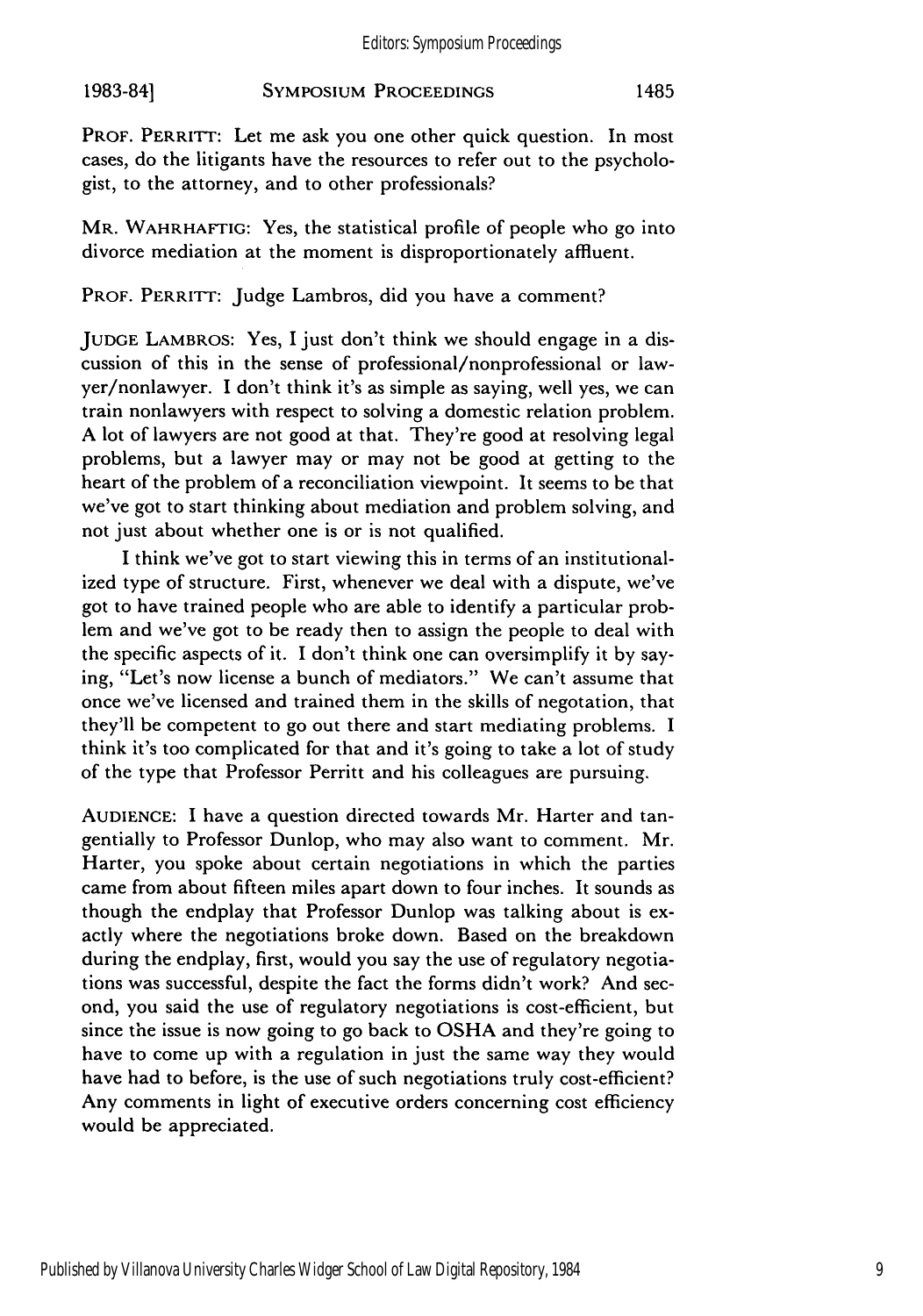#### VILLANOVA **LAW** REVIEW 1486 [Vol. **29: p. 1477**

MR. HARTER: Actually, I'm not sure things didn't fall apart precisely because of the executive order you referred to. I don't think, as I told the *Business Week* reporters yesterday, that the talks are quite dead yet. I don't think the phoenix is dead, it's only on a respirator. I think, given the ambiguity of whatever these positions are, health standards which are *uncomfortably* expensive can take a lot of the pressure off in an election year. That deadline isn't here yet, the parties didn't have to work all night, and we still only met during office hours. We'll see what happens when some of those people who are staring at the regulation see what it's going to look like in the *Federal Register.* In this case, simply publishing the notice in the *Federal Register* will drastically change the relationship of the parties, so what I think would be interesting is to see what happens on the eve of that publication.

As to cost-effectiveness, I'll admit that to the extent that it would break down and everyone would walk away, it's not cost-effective because if you spent more than one cent you would have no benefit out of it. There's no question that it's a very expensive process; a lot of people spend a lot of time and really work hard on it. Certainly when everybody is in unanimous agreement at the end, the process had been enormously productive. I want to mention that for the first time in this case everyone had roomed in the same hotel. Thus, when several of them on both sides moved within hearing distance, they realized that they had taken a certain position for years but never understood why. Now, I don't know whether that's going to be a good thing or not. In the abstract it sounds like a good thing, but on the other hand, that might be ammunition for the war that could come later if they don't make the resolution. So, I'll come back next year and tell you.

**AUDIENCE:** For the panel generally, and specifically, Professor Dunlop, you mentioned the need for a mediator with the ability to deal with situation by touch, and Mr. Wahrhaftig talked about a conflict resolver like the motherly figure in Chester, while Judge Lambros mentioned training people to deal with these problems. Do you think that people who are good mediators have some kind of inherent personality traits, or is it something that we, as students, can learn to do?

PROF. **DUNLOP:** Well, that's a subject I'll try to answer first. I think the answer to your question, carefully put, is related to three propositions. First, there is something about negotiation and mediation that every person who is a professional, such as a person in a business enterprise, a labor leader, or a lawyer, ought to know. I can send you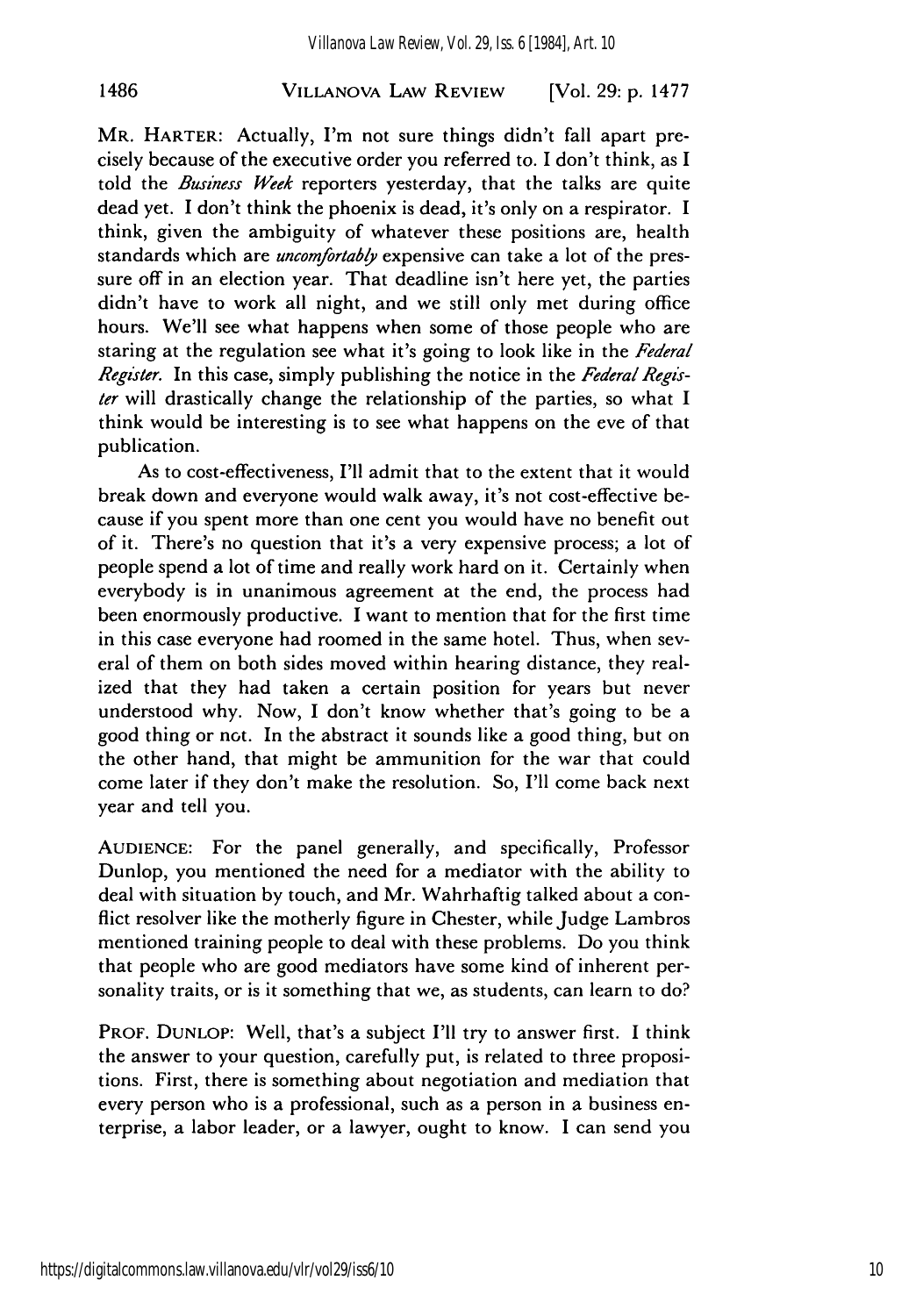#### **SYMPOSIUM PROCEEDINGS 1983-841 1487**

my book on the subject and there are some intellectual cognitive aspects of it that can be taught and can be learned.

Item two, if you're seriously interested in learning how to become a mediator, I would suggest an apprenticeship. I mean to say that there are certain kinds of skills for which an apprenticeship is the best way of learning. By the way, I come from the generation in the labor field of arbitrators and mediators who were all created by World War II. Since that time, we've all gotten older, and there's been enormous debate in the labor arbitration field about how to train arbitrators. Every professional meeting has stacks of pages about that subject, and I read that literature and I view the experiences of my colleagues as showing that the best way of learning is an apprencticeship. If you look at the younger people, arbitrators coming up in the labor field, they're all the people who came up as apprentices, those who worked or clerked with fellows or ladies in the business. And, by the way, there are a number of women arbitrators arising in that process. It's the hands-on experience, but my point is that the only way you can learn some of these things is by the hands-on process.

Finally, I think you can specify certain individual traits that make a difference. But I'm not sure that anyone could come up with an objective job description that would pass the Supreme Court's test as to whether a particular person had the qualities that would make a good mediator. Some qualities are obvious. I am only trying to say that there are different kinds of mediators that I've worked with. I have a friend named Bill Estes, whom I've known since I met him as a machinist representing the machinists' union down in Cape Canaveral, when I was mediating at the missile sites. Bill, I think, has an ability to articulate things that I don't. Maybe that's just one of the failings of being a professor. Bill's worked with me, and he has this uncanny feel about a situation and a sense of timing that is absolutely superb, the same way that comics have a sense of timing. Those kinds of qualities I know you can identify, but I don't think you can take tests on them. But the first point: you can learn if you're serious about it; you have to do it by an apprenticeship.

**AUDIENCE:** I had a question for Professor Dunlop and also Judge Lambros. It seemed that one of Professor Dunlop's themes was that very often when the parties come to the negotiating table, they're really not seriously prepared to negotiate because they haven't figured out exactly what they want and what they're going to settle for. They can't reach an agreement until they themselves know what they want. I know that in litigation, very often lawyers don't come into a settle-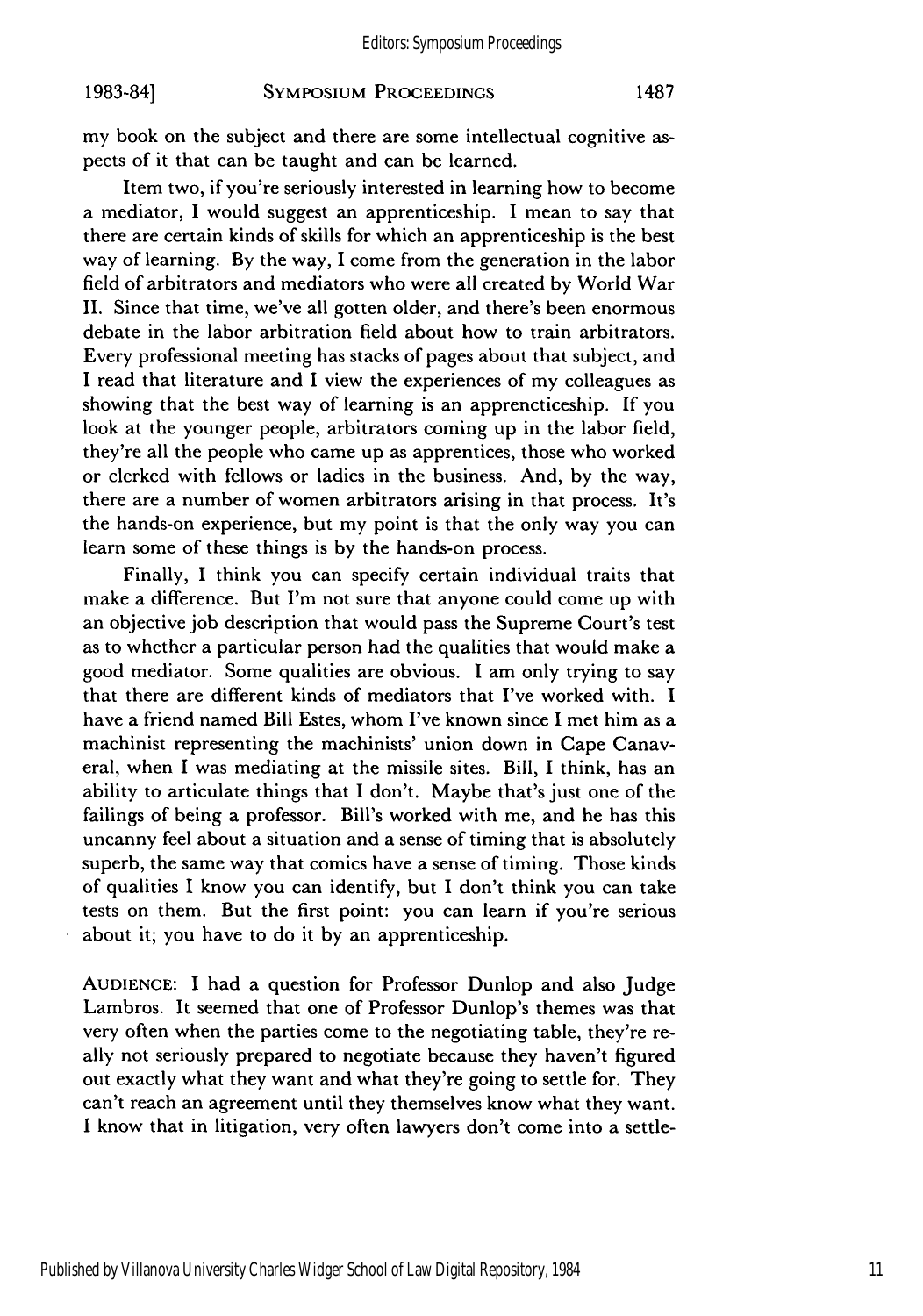#### VILLANOVA LAW REVIEW **1488** [Vol. **29: p. 1477**

ment conference really having thought out their cases that thoroughly. They often aren't really prepared to negotiate seriously, nor do they know what they want. Consequently, the case doesn't settle in conference and you have a furious expenditure of energy preparing the case for trial. Nevertheless, the case finally settles on the courthouse steps, because the parties mainly fear what's going to happen in the courtroom. My question is: Is there anything that can be done to get people better prepared to negotiate sooner, so that a lot of energy is not wasted?

**JUDGE** LAMBROS: I think we did a pretty good job outlining four principles. There are some lawyers who are instinctively good in evaluating cases. These lawyers are always prepared to engage in a very intimate dialogue and they're able to analyze a settlement position. In many instances, lawyers who are totally unprepared simply respond impulsively, that they want it all or nothing.

I don't think lawyers are necessarily good negotiators; we've not trained them to negotiate. They've entered law school, at least in my era, and it was always going for the jugular. We answered the questions as to who should prevail, the plaintiff or the defendant. The same is true on bar questions. We taught the case method, Jones v. Smith, we taught them cross examination, how to fight in the courtroom. We have not taught them now to resolve conflicts. I think lawyers are poor negotiators on the whole. We've reached the point where negotiation techniques must be taught, and that's why Professor Perritt has introduced this subject, and why it's becoming so prevalent today. I think we're making big strides right now. We have to start teaching negotiation skills and we've got to establish a new model for lawyering, we really do. I'm hopeful for the day when the letterheads of these lawyers engaged in the practice of litigation will not just say specialized in civil litigation, but will say specialized in civil litigation and conciliation. We've got to start teaching that.

**PROF. PERRITT:** I think it's also important to note that mediators can often help with these problems and some of them do it. The American Arbitration Association and the Department of Public **Ad**vocacy in New Jersey will deal with a community that's upset by the proposed expansion of a hospital or something like that. They concentrated a lot on meeting with the groups on their own before getting them together, and they have some training devices that attempt to train the leadership in how to organize their own bargaining unit. They develop a position before they ever get the parties together. That's something that we need to concentrate on as well.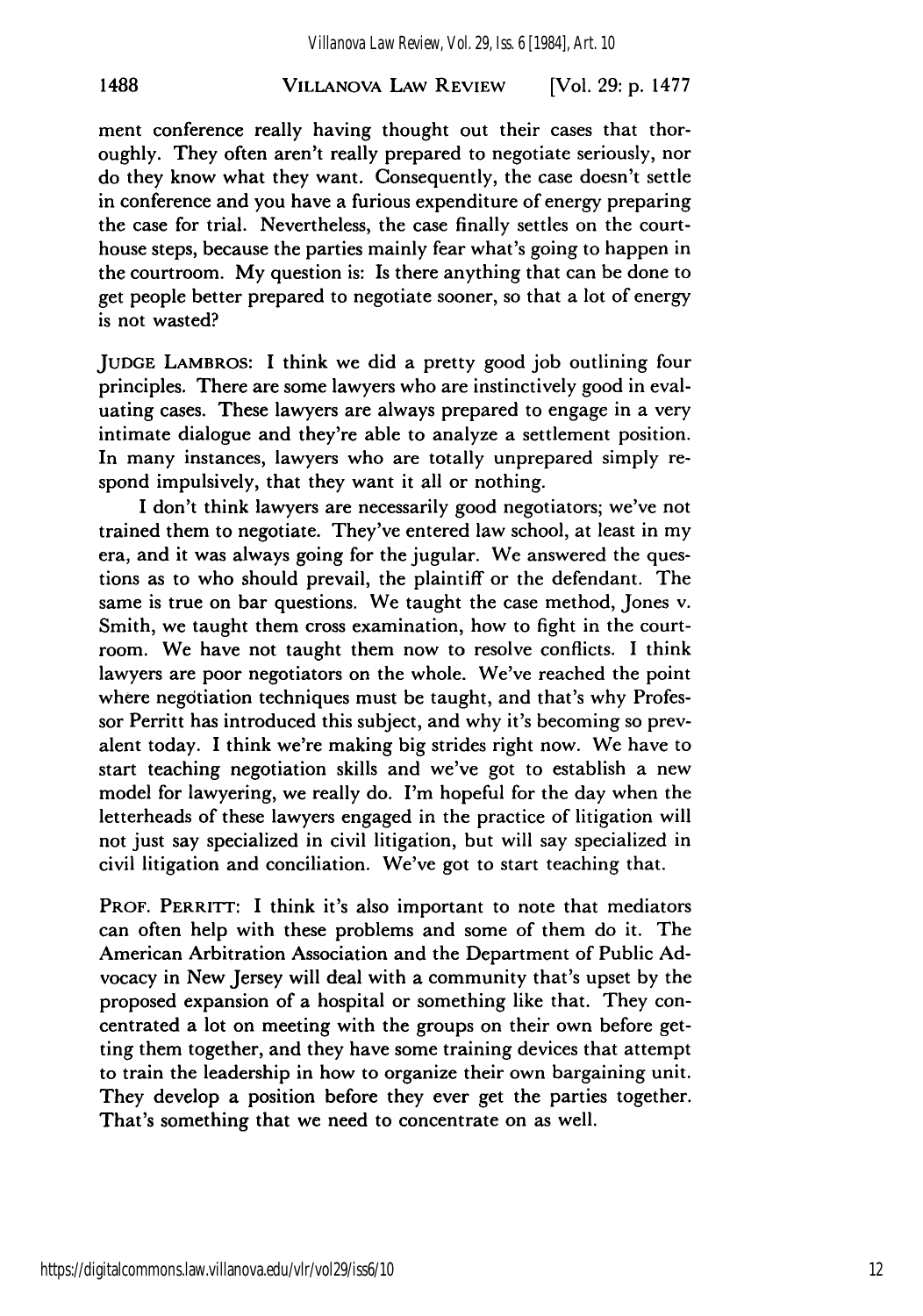## SYMPOSIUM PROCEEDINGS **1983-841** 1489

**AUDIENCE:** May I ask Judge Lambros a question? When you said that some people can settle and some can't, I see lawyers these days in labor cases, and I'm not sure whether the inability to settle is reflection of the lawyer's own capacity or whether it's a reflection of the lawyer's failure to establish a relationship with the client. Is the failure to settle the fault of the lawyer, the client, or is it just part of the fact that, at that stage, they have not had enough communication so that they both know what the other fellow thinks? Is it the lawyer, the client, or is it the lack of interaction?

**JUDGE** LAMBROS: I think the cause of the breakdown in settlement is the lack of lawyer-client communication. Unfortunately, I think that is the lawyer's fault, because the lawyer has chosen not to keep the client informed. If I had to attribute one reason for the success of the summary jury trial in resolution, it would be that this is the first time the client has had effective, active, involved participation. On that day, when we all get together, that client has as much of a role as anyone else, and he has as much access to me as the lawyers. We can do business, and I think that the failure of lawyers to get their clients involved before some process forces them to do so is one of the major breakdowns.

**PROF. PERRITT:** In that regard, it seems to me worth pointing out that a number of you mentioned the role of setting deadlines as part of the negotiations process. In fact, Paul Nejelski can correct me if I mischaracterize it, but the judicial center evolution of the three district experiments in mandatory arbitration suggested that maybe its greatest benefit, at least the only one that can be established statistically, was that the deadline imposed **by** the arbitration hearing forced something to happen. This forced the people to get into their cases and they were therefore more prepared to negotiate. Maybe all that we need to do to greatly simplify the intellectual dialogue here is to just figure out how to establish deadlines. I would note that the revised federal rule 16 contemplates the issuance of scheduling orders.

MR. NEJELSKI: In studying various settlement programs either in or out of court, I've sort of developed the notion that you need a doomsday machine. This device of summary jury trial is one. Similarly, one of the state courts has developed a prerecorded videotaped trial which forces both parties to focus on the case simultaneously.

I would close with a quote from Samuel Johnson, the 18th century essayist: "Nothing more concentrates a man's mind than the thought of being hung in the morning." We need more of that for the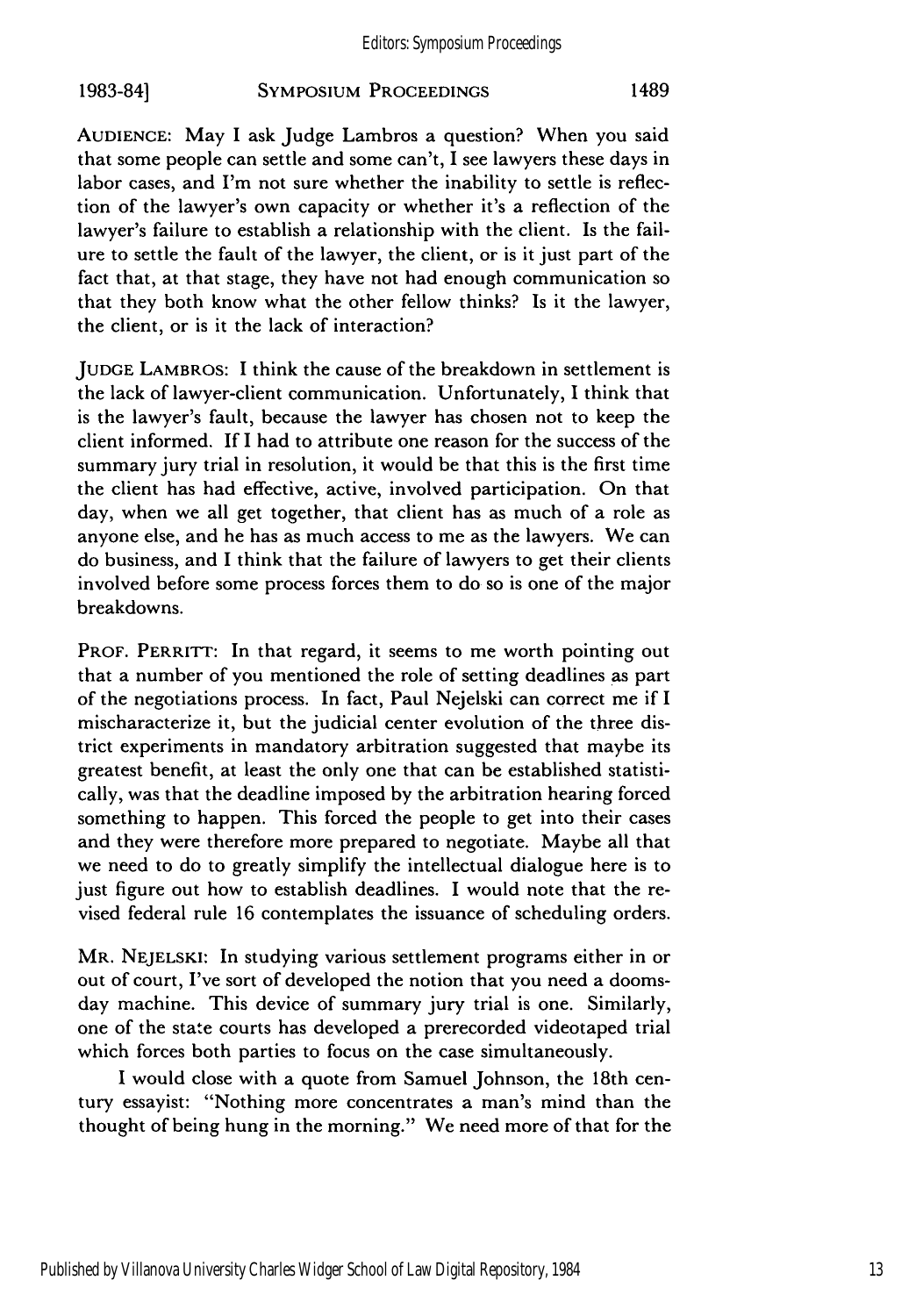# VILLANOVA LAW REVIEW 1490 [Vol. **29: p. 1477**

lawyers and the litigants. I have seen pretrials as a lawyer where neither the judge nor the opposing side was prepared. There are no deadlines, and that makes it a meaningless exercise, and an expensive one.

PROF. PERRITT: Judge Doty, would you care to comment on the skepticism Mr. Harter expressed, and on the way in which bar acceptance of mandatory arbitration developed in Philadelphia?

JUDGE DOTY: First of all, it was absolutely necessary that there be acceptance by the bar. So, therefore, we got some of the leaders of the defense bar and some of the leaders of the plaintiffs bar together. With the help of the bar association committee, they decided that they were going to push it. The defense bar held a meeting with some of the insurance companies they represented and they sold them the bill of goods.

Now whether it will work in other jurisdictions really depends upon the acceptance of the program there. All I know is what happened in Philadelphia: it's accepted and it works.

MR. NEJELSKI: I would say part of that acceptance may be economic considerations. The plaintiffs bar, working on a contingency fee, is going to get paid sooner under arbitration. They'd rather have their money in eight months than in eight years. A lot depends on how you structure the compensation of defense counsel and how much they will be paid for going to arbitration hearings. Part of the issue is this: are the clients going to put a premium on getting this case over with, or are they going to compensate counsel to delay it?

JUDGE DOTY: I would like to add to that by noting that insurance companies don't have to pay as large a fee to their counsel in an arbitration case as they do in a jury trial.

PROF. PERRITT: Because the defense counsel compensates on an hourly basis, and you're talking about two hours as opposed to three days.

AUDIENCE: In listening to Judge Lambros, and from my own experience in Judge Doty's program, there's another issue here. It's the inimitable way a trial judge can get a message to the parties without in any way compromising his position. He hasn't heard the case, but he can give you the feeling that you're going to "get hung in the morning." Besides, it makes good sense to settle at this point because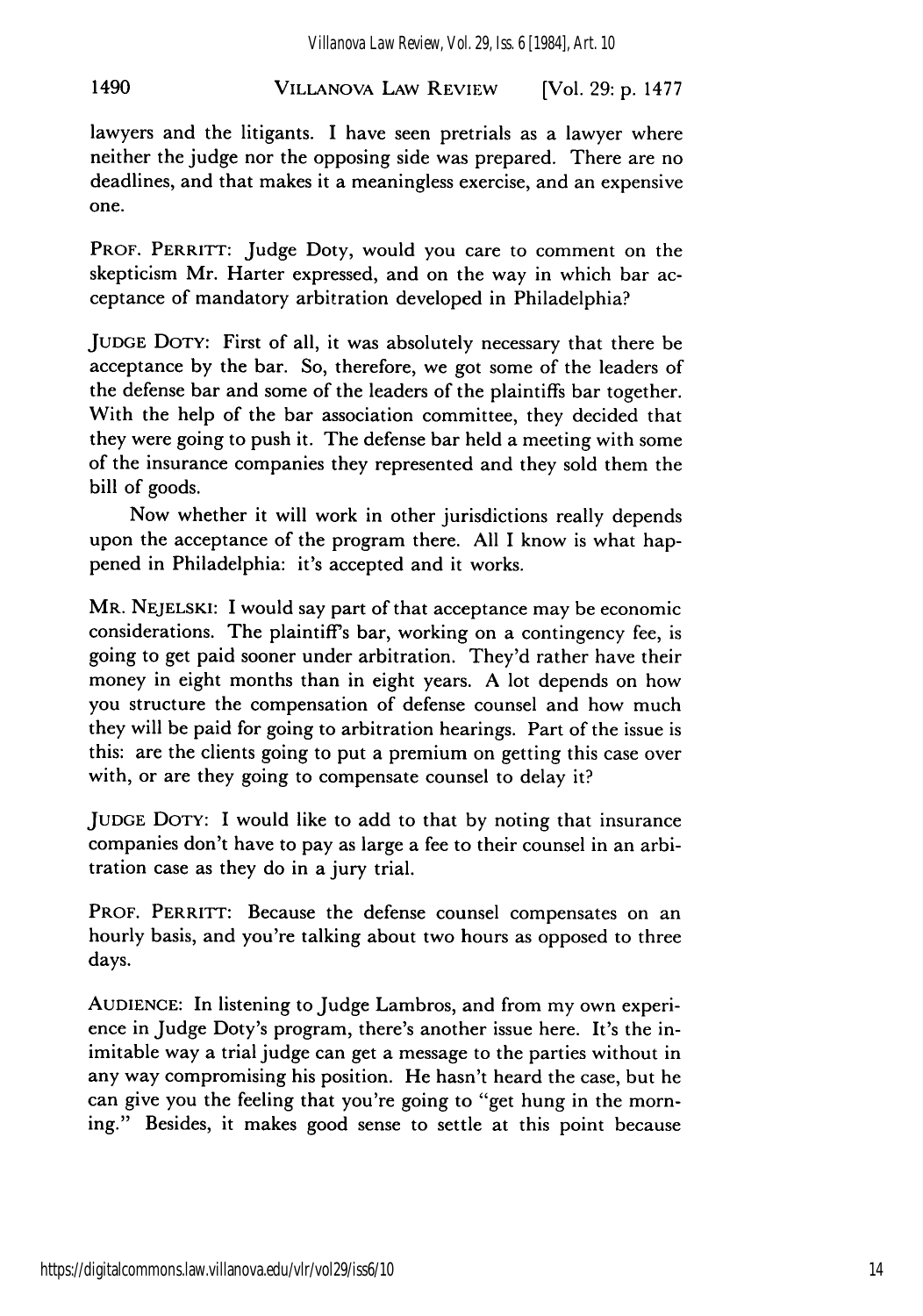#### Editors: Symposium Proceedings

#### **SYMPOSIUM PROCEEDINGS 1983-84]** 1491

you've received some indication of what the judge sees with respect to certain things, such as what he thinks he's going to rule on as a matter of law, when he thinks it ought not go to a jury. I find in my own experience as a chairman of an arbitration panel that when you go and talk to lawyers and say "Now I haven't decided this case yet, but there are certain things I see here, and now that you've heard them, you two should go out, and spend five minutes chatting about a settlement," it is possible to give them the message without registering your position or compromising your role as a fair arbitrator so that they go out and settle it.

PROF. **DUNLOP:** Can I ask all of the lawyers a question? I'm amazed, but my sense and experience in dispute resolution tell me the courthouse is the ideal place for a mediated settlement. When you assign a case to a judge, he hears a little bit of it and says, "You know, I don't know very much about it, but I think there are certain weaknesses in the situation. You ought to go step outside now with a mediator, to work this over for the next couple of days and then come back and tell me what this is all about."

Let me give you another case: I've run wage and price controls in the United States for eleven years and we also have dispute settling responsibilities. I've had authority under my command to set a wage or price by virtue of wage and price control legislation. When we were faced with a dispute, it wasn't all that hard to settle. I would say, "Why don't you go out and settle it. I'll send my associate out, he'll make certain suggestions to you about this matter and then I may approve it. If you don't follow him, you're not going to get it approved." So it seems to me that the courthouse is a natural set-up for a mediated settlement.

PROF. PERRITT: There is substantial opinion in the literature, regarding the appropriate role of the judge in settling civil disputes, that suggests that it's inappropriate for the judge to get very much involved.

MR. **HARTER:** For that reason it's important that he said "Go out with my associate, and talk it over." The judge was never personally involved.

PROF. PERRITT: Do you have a comment, Judge Lambros?

**JUDGE** LAMBROS: I agree that is an effective way; that's what we do in settling some cases. Some judges handle it more effectively and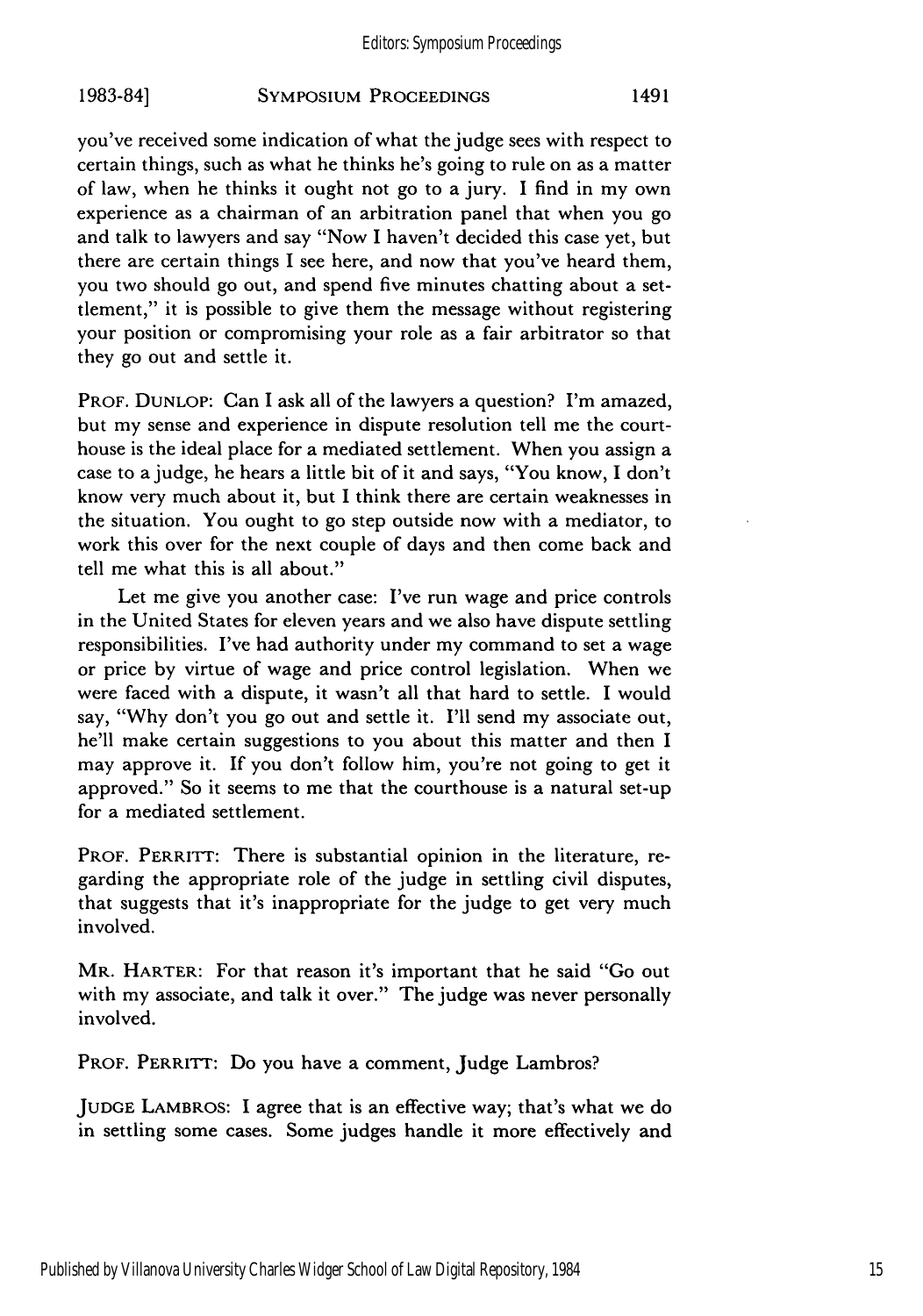#### VILLANOVA LAW REVIEW 1492 [Vol. **29: p. 1477**

more subtly than others. One thing the parties ought not to have any dispute about is what the law is, what has to be proved to win, and under what circumstances you lose. So even though they know it, it's good for lawyers to hear from me that I know the law of the case. Therefore, I like to engage them in discussion. I say, "Listen, I'm going to put this in the simplest terms possible. If I understand this particular case, you've got to prove that such is such. Now, it would seem to me that if you're going to win this thing you've got to have a real good witness take that stand that's going to say this, this, this and this. I don't know who you've got as a witness, but you're going to need somebody to corroborate this, this, this and this. Now, if you've got those people, you've got no particular problem, and boy I wouldn't settle, I'd hang right in there." And then of course I'd go to the other side and I'd point out where their weaknesses and strengths are. You know, it's amazing, when the judge starts defining these things, the lawyers start thinking. A lot of these people haven't thought about what their courtroom problems are going to be. It's sometimes amazing how well it works. Sometimes you have young lawyers who need guidance and who really don't know what juries will do or what those cases are worth. So with those lawyers you go into a little discussion of history.

There are a lot of techniques, and of course the deadline is a good technique, but I have a little debate with my colleagues on the use of deadlines. When you come to our court, you'll find ten separate pretrial rules. At the moment your case is filed, you're handed virtually a book of timetables and guidelines. The only way that you're going to handle that pretrial order with those strict guidelines and the timetables of the particular judge is by stopping work on every other case. If it's a firm, you're going to have to put five partners on the particular case. No matter what, that judge will stick to his timetable and drag you to a settlement. I'm wondering if that is good case management-do you have enough time to prepare? I really do think that if we're going to set timetables, they have to be meaningful timetables. In setting the timetables, the lawyer ought to be rather comfortable settling that case because he's going to have sufficient options to explore. Under the rules we could talk about setting a timetable or setting a deadline, but I'd rather talk in terms of establishing timetables.

PROF. PERRITT: Since I've been trained to establish meaningful deadlines, let me thank all of our panelists for being here and for just making a really super set of presentations and for relating with one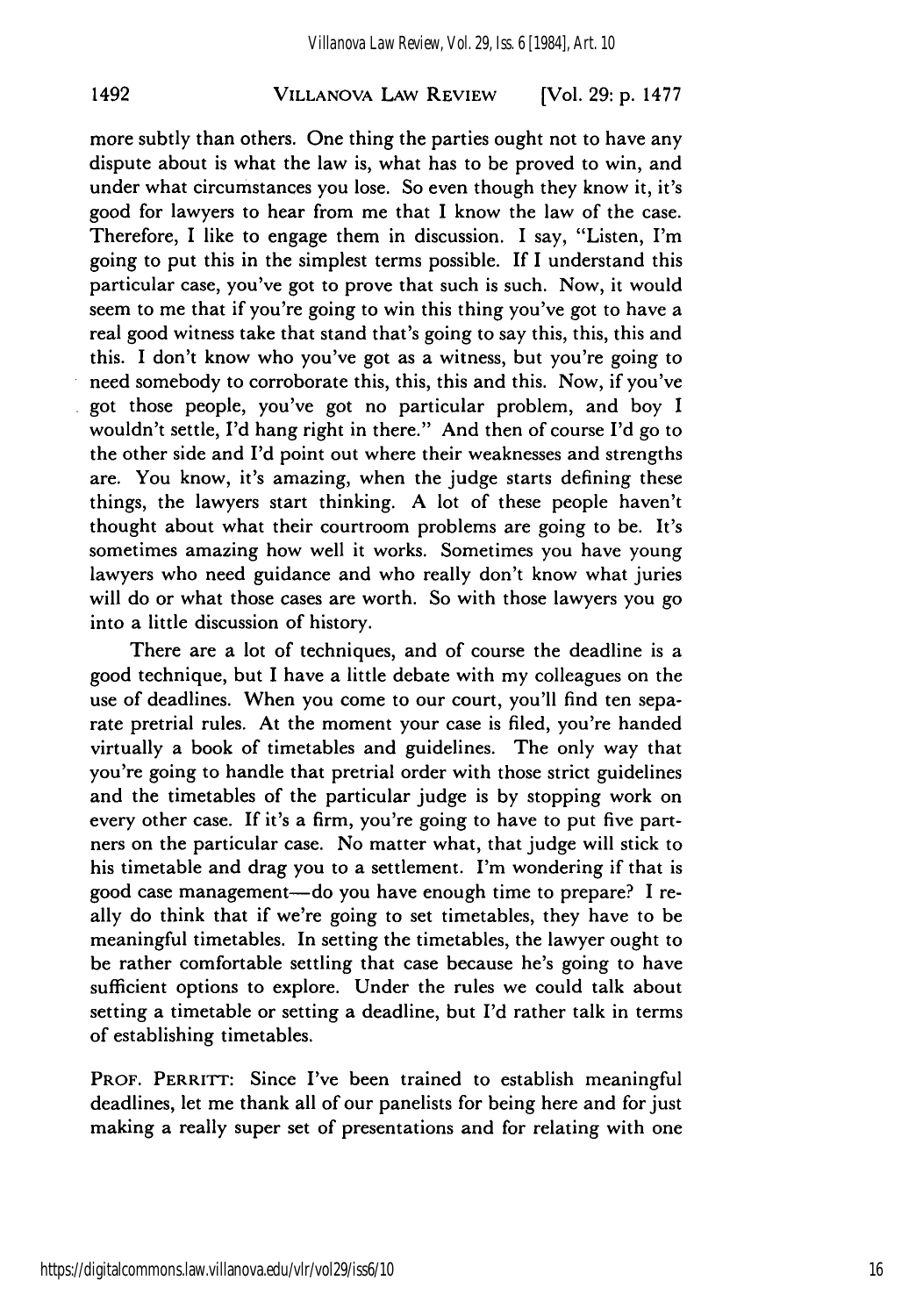## 1983-84] SYMPOSIUM PROCEEDINGS 1493

another. I would also like to thank all the rest of you for coming. One of the neatest things about this subject is that many of you may have an opportunity to begin on Monday in applying some of this stuff. Most of the rest of you will have an opportunity no later than a year or two from now to begin to innovate and be creative on the individual cases and individual counseling that you do with your client. Particularly, I would also like to thank Gordon Cooney and Jeff Markowitz for putting together a very good program and for making it run so smoothly.